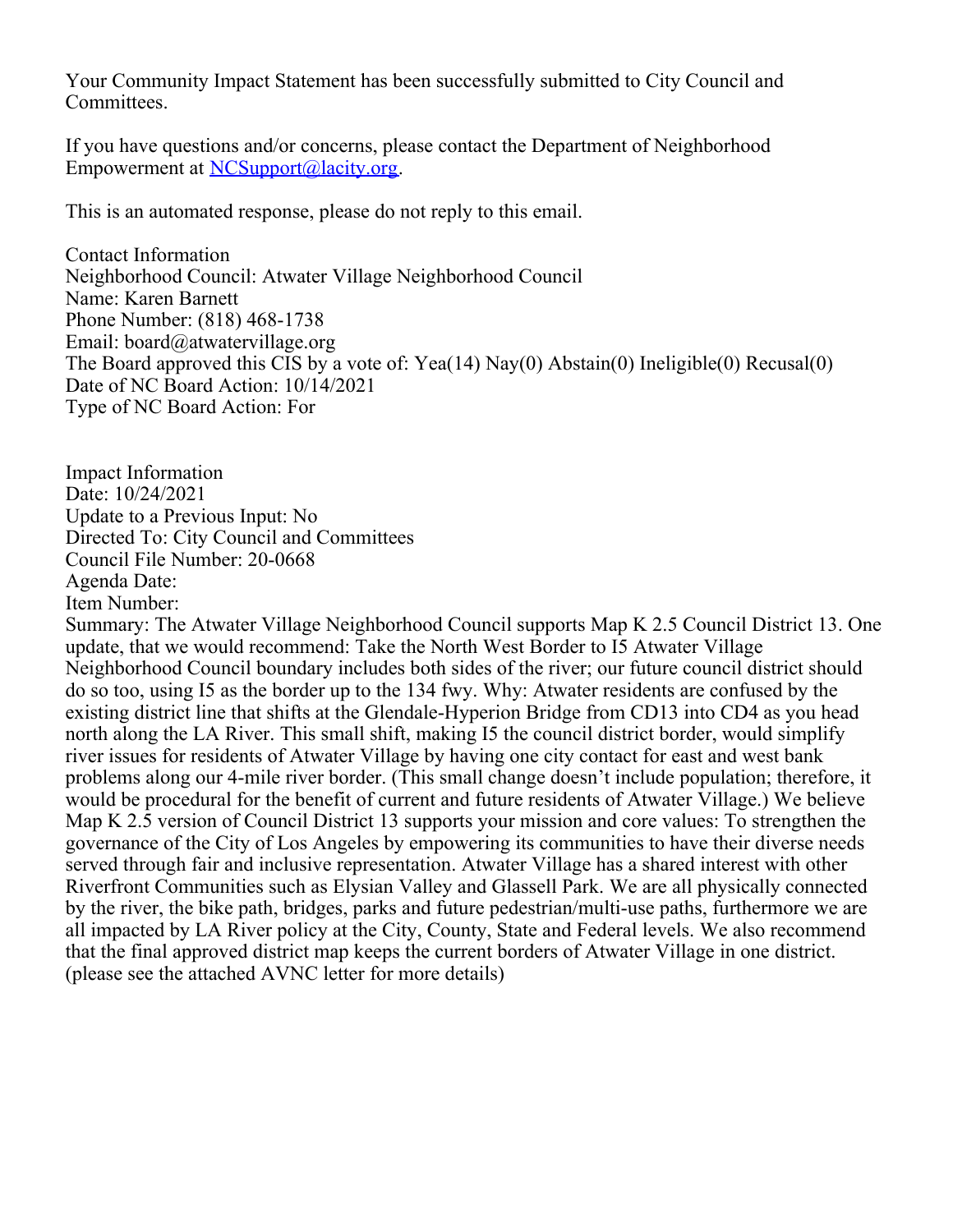



AVNC Officers Co-Chairs: Josh Hertz, Edward Morrissey . Treasurer: Anthony Forester . Secretary: Tim Jennings

VIA EMAIL: redistricting.lacity@lacity.org

October 14, 2021

City Council Redistricting Commission City of Los Angeles 200 North Spring Street, Room 275 Los Angeles, California 90012

Dear Commissioners,

The Atwater Village Neighborhood Council supports Map K 2.5 Council District 13.

**One update, that we would recommend:** Take the North West Border to I5 Atwater Village Neighborhood Council boundary includes both sides of the river; our future council district should do so too, using I5 as the border up to the 134 fwy.

**Why:** Atwater residents are confused by the existing district line that shifts at the Glendale-Hyperion Bridge from CD13 into CD4 as you head north along the LA River. This small shift, making I5 the council district border, would simplify river issues for residents of Atwater Village by having one city contact for east and west bank problems along our 4-mile river border. (This small change doesn't include population; therefore, it would be procedural for the benefit of current and future residents of Atwater Village.)

**We believe Map K2.5 version of Council District 13 supports your mission and core values**:

To strengthen the governance of the City of Los Angeles by empowering its communities to have their diverse needs served through fair and inclusive representation.

Atwater Village has a shared interest with other Riverfront Communities such as Elysian Valley and Glassell Park. We are all physically connected by the river, the bike path, bridges, parks and future pedestrian/multi-use paths, furthermore we are all impacted by LA River policy at the City, County, State and Federal levels.

## **We also recommend that the final approved district map keeps the current borders of Atwater Village in one district.**

Shared interests:

Atwater Village and Elysian Valley are probably the 2 most alike neighborhoods in North East Los Angeles:

- Both communities are surrounded by infrastructure with limited access through and across.
- Both communities have residential homes and businesses on the riverfront.
- We deal with the multi-jurisdictional issues in and along the LA River beyond the city: county, state, and federal entities.
- We have potential flood issues and future impacts rising from climate change.
- We have a shared history of events, community participation, and policy interests as river communities.